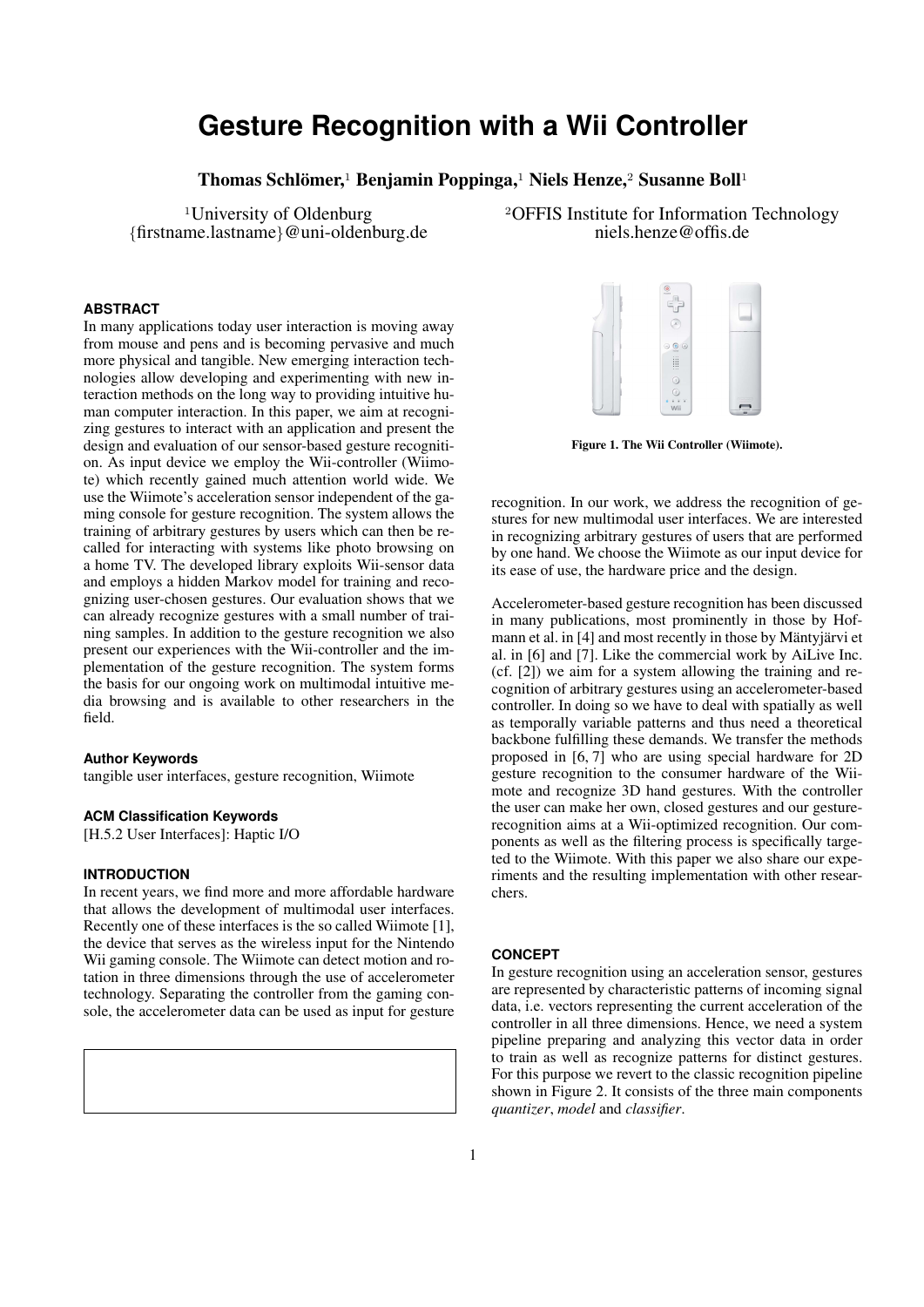

Figure 2. Components of our recognition system. We use a total of two filters before following a traditional pipeline like [7]. The quantizer applies a common k-mean algorithm to the incoming vector data, for the model a left-to-right hidden Markov model is used and the classifier is chosen to be a bayesian.

As an accelerometer constantly produces vector data we first need a *quantizer* clustering the gesture data. Here, a common k-mean algorithm (cf. e.g. [5]) is applied. The *model* has been chosen to be a discrete hidden Markov model since it offers a long history in the service of gesture recognition and promises to deliver reliable results for patterns with spatial and temporal variation (cf. e.g. [4]). The remaining component is a classic Bayes-classifier. In addition to these main components we establish two filters for pre-processing the vector data, an "idle state" and a "directorial equivalence" filter. Both serve the purpose to reduce and simplify the incoming acceleration data.

As we want optimize the HMM for the task of an accelerometer based gesture recognition we select the reference gestures shown in Figure 3 during the following tests and evaluations. With regard to the components of the classic gesture recognition approach in Figure 2 we identify three components for analysis and improvement: vector quantization, the concrete hidden Markov model and filters.

#### **Vector quantization**

Like other acceleration-sensors the one integrated into the Wiimote delivers too much vector data to be put into a single HMM. In order to cluster and abstract this data the common  $k$ -mean algorithm is applied with  $k$  being the number of clusters or codes in the so-called codebook. Since k must be determined empirically we decided to conduct tests to find a codebook size delivering satisfying results and as we are evaluating true 3D gestures we cannot rely on previous results by Mäntyjärvi et al. who empirically identified  $k = 8$ for gestures in a two-dimensional plane. However, we adopt their idea of arranging the 8 cluster centres on a circle by extending it to the 3D case. Instead of distributing the centres uniformly on a two-dimensional circle we put them on a three-dimensional sphere, intersecting two circles orthogonal to each other (cf. Figure 4). Consequently this leads to  $k = 8 + 6 = 14$  centres. For comparison, we also enhan-



Figure 3. Reference Gestures. The gesture in (b) does not show a starting point because the gesture might start anywhere on the circle. Gesture (c) describes a  $90^\circ$ -roll around the z-axis (forth and back) and gesture (e) symbolizes the serve of a regular tennis match: raising the controller and then rapidly lowering it in a bow-curved manner.



Figure 4. Distribution of the cluster centres during quantization for  $k \in$  ${8, 14, 18}$ . We extrapolate from the two-dimensional case for  $k = 8$ with a simple circular distribution to a three-dimensional using two orthogonal circles for  $k = 14$  to another three-dimensional using three orthogonal circles for  $k = 18$  and evaluate which of them results in the most reliable behavior.

ced the spherical distribution to include another four centers on the XZ-plane and thus gain  $k = 18$  cluster centres. The radius of each circle/sphere dynamically adapts itself to the incoming signal data.

We conducted a small evaluation comparing the three settings shown in Figure 4 using the reference gestures from Figure 3. We found that for  $\overline{k} = 8$  the recognition process cannot clearly differentiate between the five reference gestures. Since the gestures explore all three dimensions, laying out the centres on a two dimensional plane is not sufficient. With  $k = 14$  the probabilities for the respective gestures improve as expected and the model can clearly distinguish between the five gestures. Using  $k = 18$  results in "overtrained" HMMs, do not improve the probabilities and slow down performance. Consequently we choose  $k = 14$  with the distribution shown in Figure 4(b).

#### **Hidden Markov Model**

In our system a HMM is initialized for every gesture and then optimized by the Baum-Welch algorithm (cf. [3]). However, there are two competing HMM instances we might revert to: a left-to-right vs. an ergodic. While [4] claims that both approaches deliver comparable results, [9] states that a left-to-right model is clearly to be preferred when the incoming signals change over time. We implemented both models and ran a test to determine which model better suits our needs. Table 1 shows the results for both possible instances and a varying number of states. Our results confirm the statement by [4] that no instance is significantly better than the other as well as the statement by [8] that the influence of the

|               | Square                | Circle                | Roll                  | Z                     | <b>Tennis</b>         |
|---------------|-----------------------|-----------------------|-----------------------|-----------------------|-----------------------|
| 5 states      |                       |                       |                       |                       |                       |
| left-to-right | $9.87 \cdot 10^{-24}$ | $2.34 \cdot 10^{-18}$ | $2.56 \cdot 10^{-20}$ | $6.79 \cdot 10^{-65}$ | $4.1 \cdot 10^{-61}$  |
| ergodic       | $8.11 \cdot 10^{-20}$ | $5.86 \cdot 10^{-23}$ | $1.96 \cdot 10^{-21}$ | $8.86 \cdot 10^{-72}$ | $7.42 \cdot 10^{-67}$ |
| 8 states      |                       |                       |                       |                       |                       |
| left-to-right | $2.28 \cdot 10^{-22}$ | $7.86 \cdot 10^{-16}$ | $7.42 \cdot 10^{-21}$ | $6.24 \cdot 10^{-62}$ | $3.17 \cdot 10^{-56}$ |
| ergodic       | $9.45 \cdot 10^{-26}$ | $6.93 \cdot 10^{-23}$ | $2.38 \cdot 10^{-21}$ | $1.11 \cdot 10^{-71}$ | $9.56 \cdot 10^{-67}$ |
| 10 states     |                       |                       |                       |                       |                       |
| left-to-right | $1.49 \cdot 10^{-21}$ | $1.59 \cdot 10^{-14}$ | $4.6 \cdot 10^{-21}$  | $2.63 \cdot 10^{-60}$ | $5.3 \cdot 10^{-54}$  |
| ergodic       | $1.02 \cdot 10^{-25}$ | $7.55 \cdot 10^{-23}$ | $2.64 \cdot 10^{-21}$ | $1.25 \cdot 10^{-71}$ | $1.09 \cdot 10^{-66}$ |

Table 1. Model probabilities for left-to-right and ergodic HMM with varying number of states. Our evaluation confirms the statement by [4] that neither the number of states nor the concrete HMM instance influence the results all too much.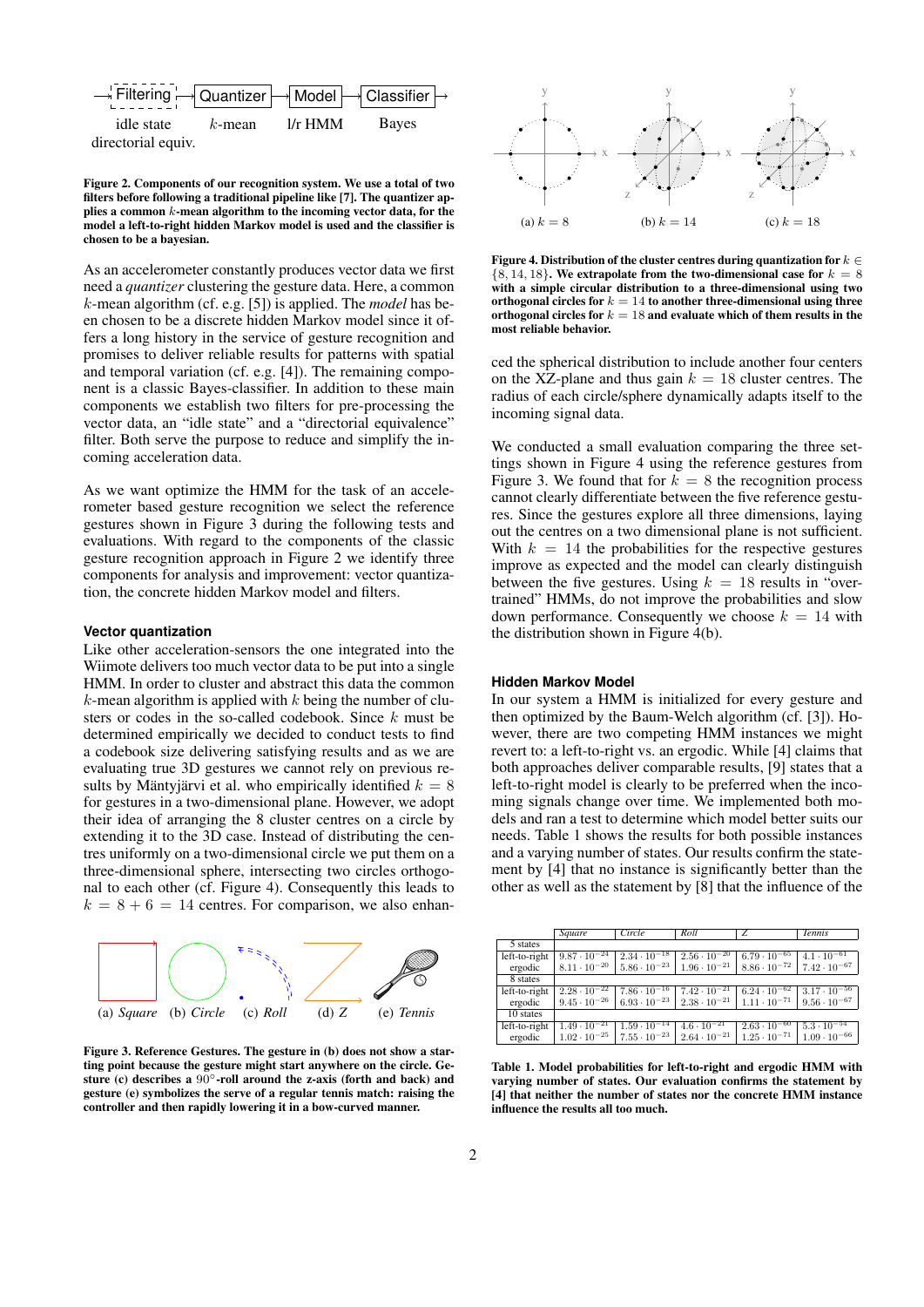number of states is rather weak. In the end we chose our model to be a left-to-right HMM with 8 states for convenience.

# **Filtering**

Before the actual recognition process our system applies two filters to the vector data establishing a minimum representation of a gesture before being forwarded to the HMM for training or recognition. The first filter is a simple thresholdfilter eliminating all vectors which do not contribute to the characteristic of a gesture in a significant way, i.e. all  $\vec{a}$  for which  $|\vec{a}| < \Delta$ . We call this filter the "idle state filter" and determined  $\Delta$  to a value of  $\Delta = 1.2g$ , g being the acceleration of gravity. The second filter is called "directorial equivalence filter" and eliminates all vectors which are roughly equivalent to their predecessor and thus contribute to the characteristic of a gesture only weakly. Vectors are omitted if none of their components  $c \in \{x, y, z\}$  is all too different to the corresponding component of their predecessor, i.e. if  $|\vec{a}_c^{(n)} - \vec{a}_c^{(n-1)}| \leq \epsilon$  for all c.  $\epsilon$  was chosen to be 0.2 in the case of the Wiimote.

As Figure 5 shows, this filter would ideally lead to just four characteristic acceleration vectors in the case of the gesture "square". In addition, Figure 6 demonstrates the reduction of the number of vectors for every reference gesture after applying both filters.



Figure 5. Effect of the directorial equivalence filter. Applying it would ideally lead to just four acceleration vectors for the gesture *Square*.



Figure 6. Reduction of vector data during filtering. The first bar for each gesture represents the average number of vectors after applying the first filter ("idle state"), the second bar the average number of vectors after applying the second, the "directorial equivalence" filter. As one can see the number of vectors are heavily reduced by this process which leads to more reliable as well as faster recognition results.

### **IMPLEMENTATION**

In our prototype we use the Nintendo Wiimote Wireless Controller with an integrated three axis acceleration sensor (Analog Devices ADXL330). Since the Wiimote is designed for human interaction with the Wii-Console it provides the ability for basic in-game gesture recognition. Connected via the Bluetooth Human Interface Device (HID) protocol it is possible to readout its self-description data. The meaning of this communicated data has been reverse engineered by the open-source community.<sup>1</sup> Based on these findings it is possible to establish a basic communication with the Wiimote.

We implemented the gesture recognition in Java using the standardization of Java APIs for Bluetooth Wireless Technology (JABWT) defined by the JSR-82 specification. Using Java ensures platform independency, for developing and testing purposes we use the GNU/Linux platform with the Avetana Bluetooth implementation.<sup>2</sup>

The recognition process is realized as a reusable and extensible gesture recognition library based on an event-driven design pattern. The library provides an interface for basic functions, e.g. acceleration readout with the WiiListener interface, as well as recognition functions using a Gesture-Listener interface. Through its modularity it is easy to adapt our prototype to other acceleration-based controllers. We make the library available to other researchers in the field.

# **EVALUATION**

In order to determine the performance of our system we conducted an evaluation. We collected quantitative data to determine the percentage of correctly recognized gestures for gestures trained by users themselves. In order to make the results comparable among the individual participants the five gestures described in Figure 3 were used by all participants. The group consists of one woman and five men aged between 19 and 32 years. All participants had some minor experience with the Wiimote and none used the Wiimote regularly. None of the participants was physically disabled.

Preparing the evaluation we set up our environment and the Bluetooth connection to the Wiimote. The participants got a brief explanation of the purpose of the system and how to interact with the Wiimote. Afterwards we introduced the five gestures using drawings of the five gestures (see Figure 3) and demonstrated the execution of the first gesture Square. Each participant was asked to perform each gesture fifteen times resulting in 75 gestures per participant. The participants had to push and hold the A-button on the Wiimote while performing gestures. After each completing of the respective fifteen gestures the user had to press the Wiimote's HOMEbutton and the drawing of the next gesture was shown. Each session lasted for fifteen minutes on average and the participants received no feedback from the system. During the evaluation we stored the complete raw data transmitted by the Wiimote.

<sup>&</sup>lt;sup>1</sup>E.g., www.wiili.org

<sup>2</sup>www.avetana-gmbh.de/avetana-gmbh/produkte/jsr82.eng.xml